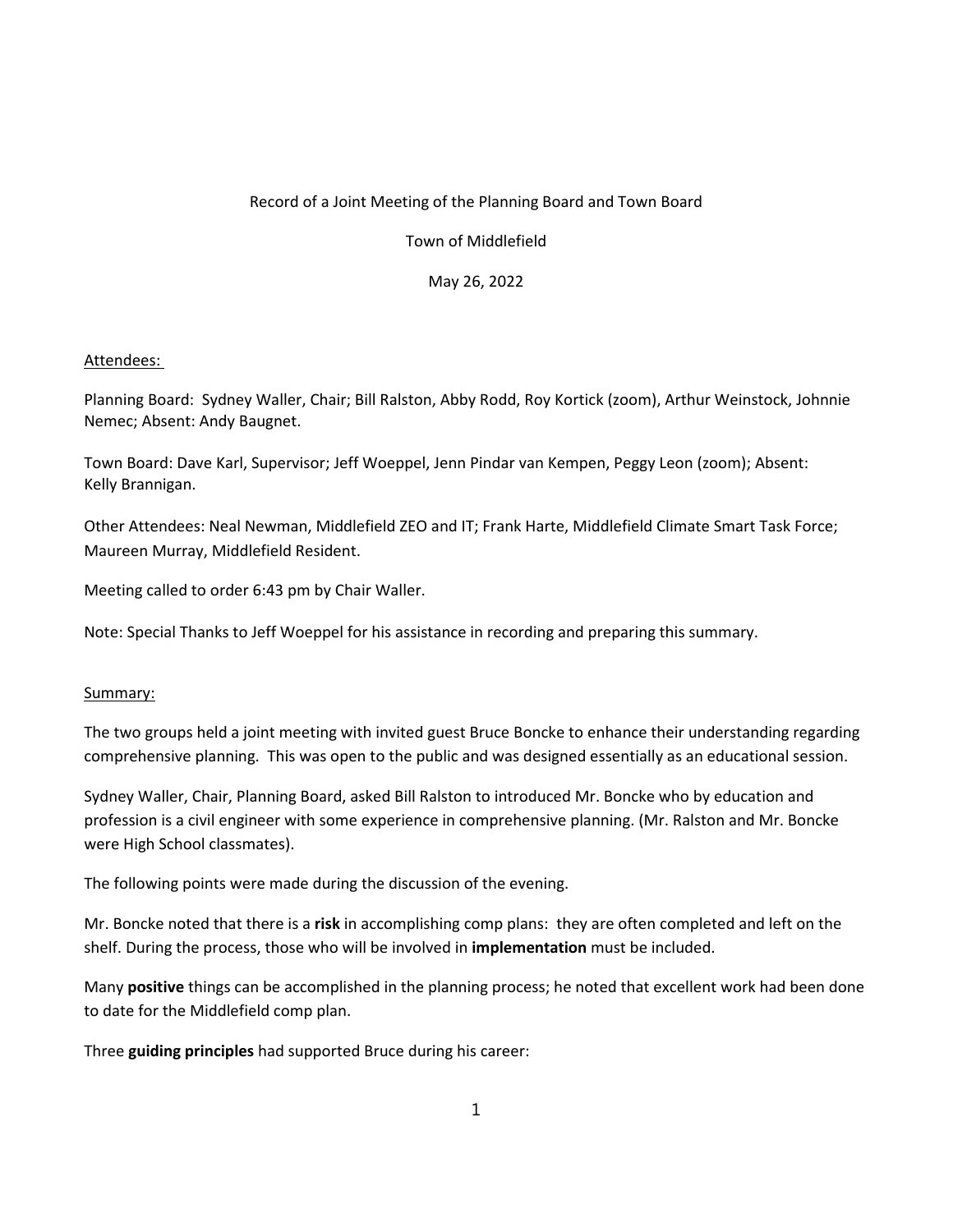- Voltaire: The best way to assure failure is to strive for perfection
- Important to manage to the objective, failure is not an option
- One should always leave it better than one found it

Questions about **structure** arose; generally, a **steering committee** is assembled inclusive of various stakeholders in the community. Planning board is usually not that committee, although it should be represented. Make sure to include an implementation sub-committee.

It s suggested that **green housing standards** and the website **homeinnovation.org** would be potentially helpful references, with which field Boncke is involved.

Mr. Boncke stated that **consensus** does not necessarily mean **unanimity**; not everyone will agree with all that is done.

In actualizing comp plans:

- There should be thorough **awareness of the world** around us
- Regarding **SWOT** analyses (strengths, weaknesses, opportunities, and threats), emphasis is placed on the T [so that it does not dominate] ; threats from the real world often drive the plan
- **Zoning and comp plans** must be consistent: zoning must "be in compliance with" the comprehensive plan
- Adequate **training** must be offered to officials

Upon review of the town's **zoning laws**, Mr. Boncke concluded that they are well done and that the use of the **PDD principle** is effective, as "performance zoning."

Further, he suggested that before engaging a consultant to [assist in] guide the planning process, there needs to be clarity and general agreement about **why the process is being undertaken.**

Some possibilities were identified:

- To comply with the **law**
- **To obtain state grants**
- To inform **zoning** regulations
- To identify elements of a **strategic plan**
- To compile an analysis of the Town for **historical and archival** purposes, the Profile of where